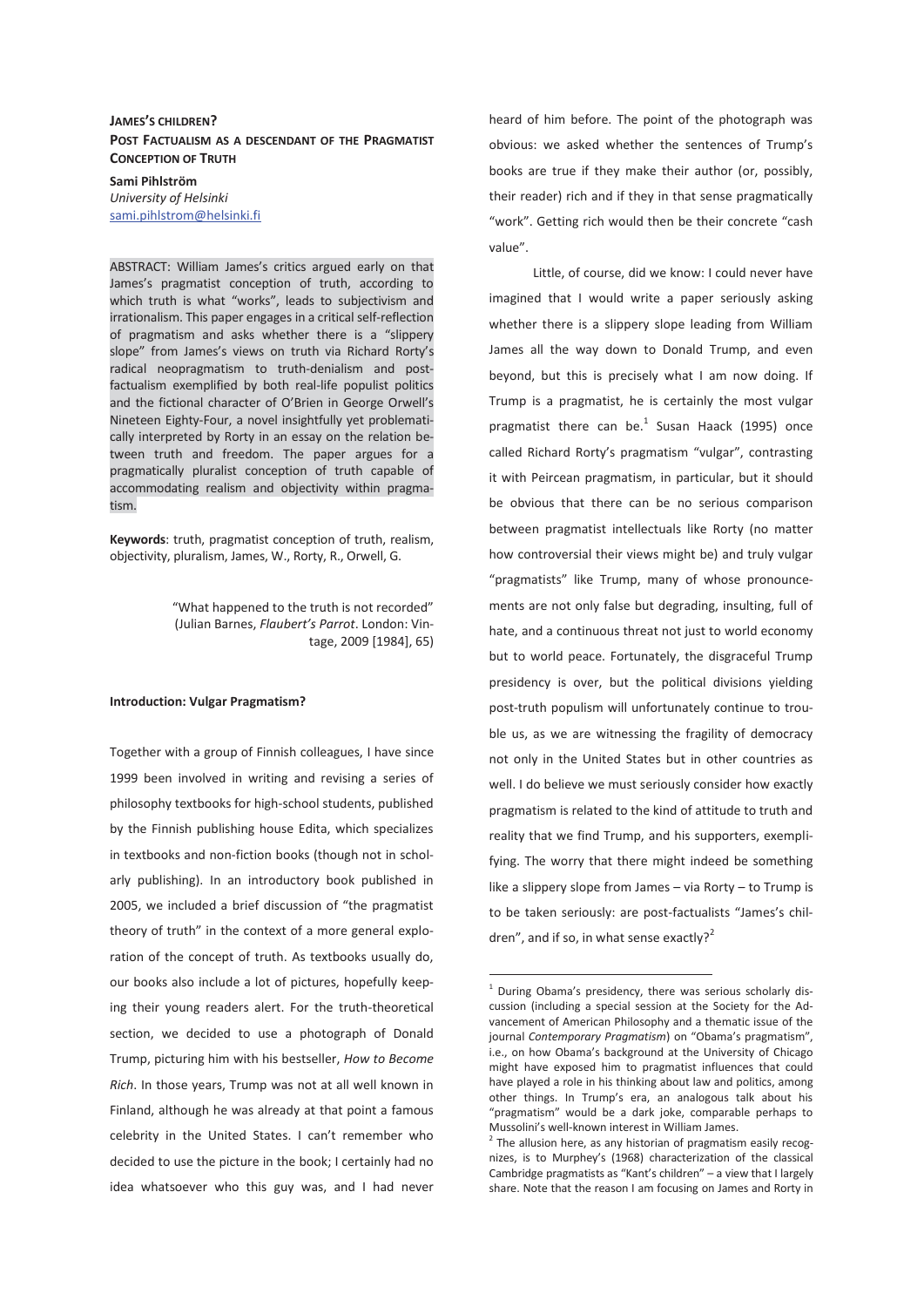There is no need to describe even in general terms the ways in which Trump and his supporters, like many other populists in many other countries, on the one hand deliberately lie in order to advance their own pursuits and on the other hand just do not seem to care about the distinction between truth and falsehood at all – or care about it only in the crudest possible "pragmatic" sense of having their own interests served. We all know very well how Trump's disrespect for truth is consistently manifested<sup>3</sup> in his actions and public statements, including his incredible tweets. In an extremely crude sense of pragmatism, those speech acts openly loathsome of truth and the commitment to pursue the truth may have been pragmatically "true", as they did bring Trump to his powerful position.<sup>4</sup> They indeed pragmatically "worked" for him – but they certainly do not seem to work from the point of view of those suffering from the political and economic catastrophes of his presidency.<sup>5</sup> In this situation, many people disillusioned

-

by political developments talk about "post-factualism" and the "post-truth era", and if there is any individual who can act as a face for this cultural situation, it is presumably Trump (surrounded, of course, by an alarming number of leaders of major countries all over the world who share the willingness to sacrifice truth in the interest of greed and power).

Ironically, on the page next to the one with Trump's picture in our 2005 textbook, we placed a picture of a Soviet citizen reading the newspaper *Pravda* (meaning "truth"). Every statement contained in the pages of that official newspaper of the Communist Party of the Soviet Union had gone through strict censorship by the Soviet authorities. There was just one official truth available, the view the Party held, and though our situation is different – in Trump's era, there seem to be no shared truth (or shared falsity) available at all but just a confusing rhapsody of self-serving tweets – we might be in an equally serious danger of losing contact with truth and reality.

I will now ask whether the pragmatists are in some ways guilty of this development. The two main figures I will focus on are, unsurprisingly, James and Rorty. There is no point in offering any close reading of their wellknown views here, $^6$  but I will explore them in the context of the worries many of us share regarding Trump and other truth-degrading populists in our confusing political world today.

#### **William James on Truth**

-

It needs to be emphasized that, far from leading to radical relativism or political opportunism, James's (as well as Dewey's) pragmatism functions as a link between the crucial relevance of the concept of truth and the emphasis on individual plurality and spontaneity. $^7$  I would like to suggest that it is through Jamesian pragma-

this paper is purely practical: it is in the work of these two pragmatists that the threat of a "slippery slope" is the most striking. Other pragmatist contributions to debates on the concept of truth, including, say, Charles S. Peirce's or (in contemporary pragmatism) Robert Brandom's, would not as obviously lead to such problems. On the other hand, I am definitely not committed to the picture of there being two clearly distinguishable pragmatisms, the Peircean realistic one and the more relativist or subjectivist one starting from James's alleged misreading of Peirce; I find the pragmatist tradition much more complicated – and also more unified (cf., e.g., Pihlström 2008, 2015, 2020).

 $3$  Even this is incoherent or a bad joke: one needs the concept of truth to be consistent at anything, including one's disrespect for truth.

<sup>&</sup>lt;sup>4</sup> Moreover, Trump of course perversely uses the notion of truth, as well as related notions like "fake news", always suggesting that what he says is true and what his opponents say is false. For some illustrative picks from among thousands of possible examples, see, e.g., https://www.theguardian.com /books/2018/jul/14/the-death-of-truth-how-we-gave-up-onfacts-and-ended-up-with-trump and https://edition.cnn.com/ 2018/07/25/politics/donald-trump-vfw-unreality/index.html.

On the latter occasion Trump is reported to have urged his supporters: "Stick with us. Don't believe the crap you see from these people, the fake news. ... What you're seeing and what you're reading is not what's happening." It is of course a traditional populist strategy to claim that only the populist leader has some privileged access to what is "really" happening. Even at the final stages of his delusional campaign denying the facts of the 2020 Election, he continued to claim that "the facts" were on his side.

<sup>&</sup>lt;sup>5</sup> It could be argued that even Trump himself in the end collapsed due to his truth-denialism, including his inability to take seriously the facts of the covid-19 pandemic. This can be left for political historians to examine.

 $6$  One of the best recent examinations of the pragmatic conception of truth is Capps 2019.

<sup>7</sup> The main sources for James's views here are, of course, *Pragmatism* and *The Meaning of Truth* (James 1975 [1907] and 1978 [1909], respectively).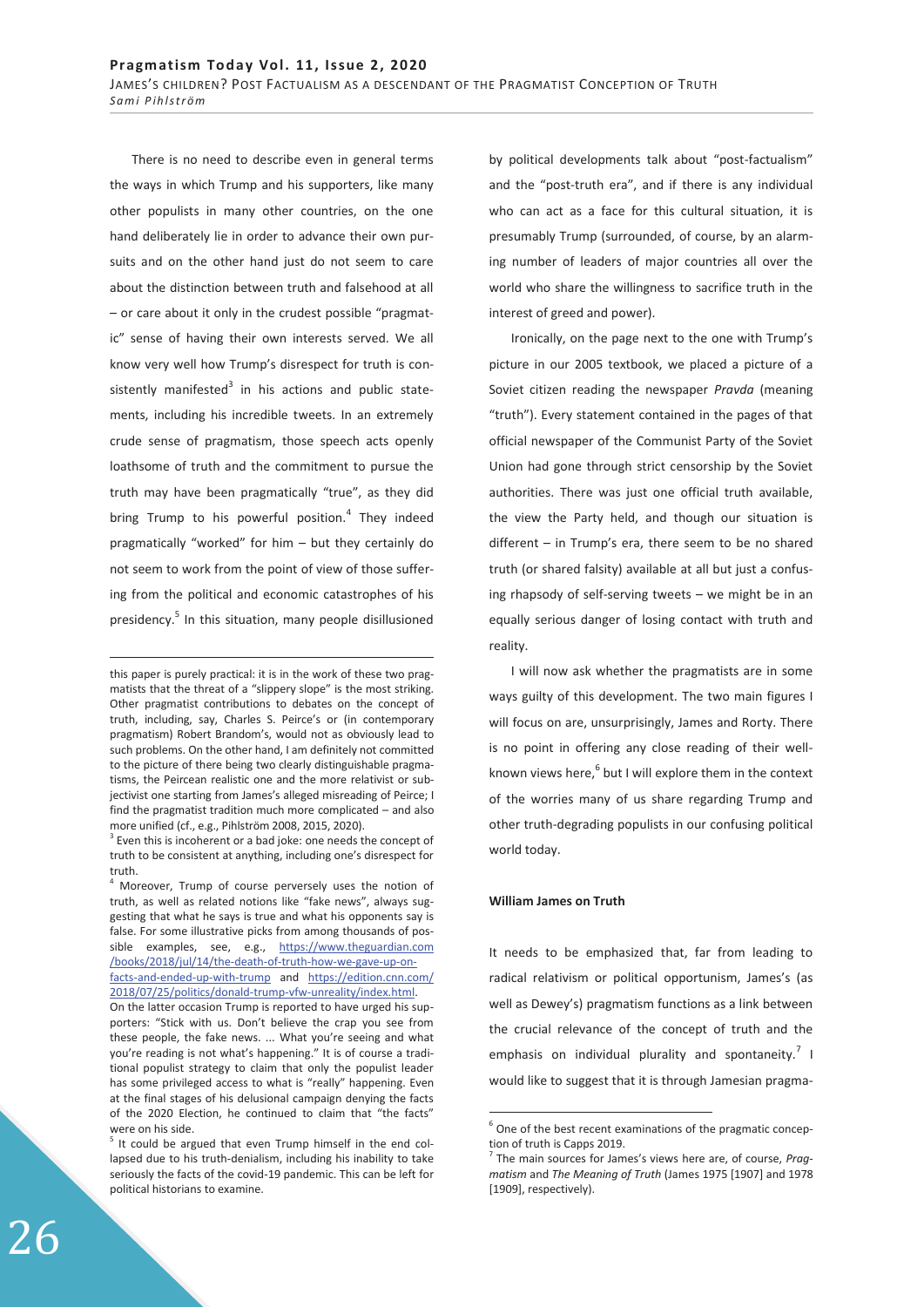tism that we can bring the notion of truth itself bear on the analysis of human experiential plurality and unique individuality (see also, e.g., Cormier 2001, Capps 2019). This requires, however, that we not only maintain that there is a plurality of truths, or that truths may be relativized to a plurality of practice-laden human perspectives of inquiry, but seriously try to understand and reconceptualize the concept of truth itself from a Jamesian pragmatist perspective. *Pragmatic pluralism* in a Jamesian style insists that individual perspectives and commitments to truth-seeking matter to what truth is or means for us. This is clear in James: truth is always truthfor-someone-in-particular, an individual person pursuing truth both generally and in, e.g., their existential, ethical, or religious lives, not abstract truth-in-general.

The pragmatist theory of truth is far from uncontroversial, as anyone who ever read undergraduate textbooks on truth knows. We might, however, approach it in terms of the distinction between *truth* and *truthfulness* (very interestingly analyzed in Williams 2002). These are clearly different notions, but they are also connected. One may pursue truthfulness without thereby having true beliefs; one can be truthful also when one is mistaken, insofar as one sincerely seeks to believe truths and avoid falsehoods and also honestly seeks to tell the truth whenever possible (and whenever the truth to be told is relevant). Clearly, whatever one's theory of truth is, one should in some way distinguish between truth and truthfulness.

On the other hand, certain accounts of truth, such as the pragmatist one, may be more promising than some others in articulating the intimate relation between those two concepts. We might say that this distinction is "softened" in James's pragmatist conception of truth, which rather explicitly turns truth into a *value* to be pursued in one's (individual and social) life rather than mind- and value-independent objective propositional truth corresponding to facts that are just "there" no matter how we as truth-seekers (or truth-tellers) engage with or relate ourselves to them. Truth in the Jamesian sense is richer and broader than mere propositional truth precisely because it incorporates truthfulness – a normative *commitment* to truth – as a dimension of the notion of truth itself. Truth, then, is a *normative* property of our practices of thought and inquiry in a wide sense and in this way something that our practice-embedded life with the concepts we have involves, not simply a semantic property of statements or a metaphysical property of propositions that could be taken out of that context of life-practices. Its normativity is, we might say, both epistemic and ethical. James's pragmatic conception of truth hence crucially accommodates truthfulness, as truth belongs to the ethical field of inter-human relations of mutual dependence and acknowledgment. Truth is an element of this "being with others" (to borrow a Heideggerian term out of context). It also incorporates an acknowledgment of the inner truth (and truthfulness) of others' experiences.<sup>8</sup>

Jamesian pragmatic truth is also inextricably entangled with our individual existential concerns; therefore, it is indistinguishable from James's general *individualism* (see, e.g., Pawelski 2007). Individuals' responses to their existential life-challenges vary considerably, and any ethically, politically, existentially, or religiously relevant conception of truth must in some sense appreciate this temperamental $9$  variation – without succumbing to the temptations of uncritical subjectivism or relativism, though. Now, if we for ethical reasons do wish to take seriously the Jamesian approach to individual diversity, as I think we should, then we must pay attention to what he says about the "plasticity" of truth and about truth being a "species of good":

<sup>-</sup><sup>8</sup> This particularly concerns others' experiences of suffering (cf. Kivistö and Pihlström 2016, chapter 5; Pihlström 2008, 2019, 2020). Only irresponsible metaphysical speculation about, say, "theodicies" leads us to postulate a false transcendent meaningfulness for such experiences. My "antitheodicist" reading of James is very closely connected with my understanding of his conception of truth and truthfulness, but this is a large topic that must be set aside here.

<sup>&</sup>lt;sup>9</sup> James's (1975 [1907], Lecture I) account of individual philosophical temperaments should, I think, be understood in close entanglement with his notion of truth. There is no way of completely disentangling the temperamental aspects from our practices of pursuing the truth.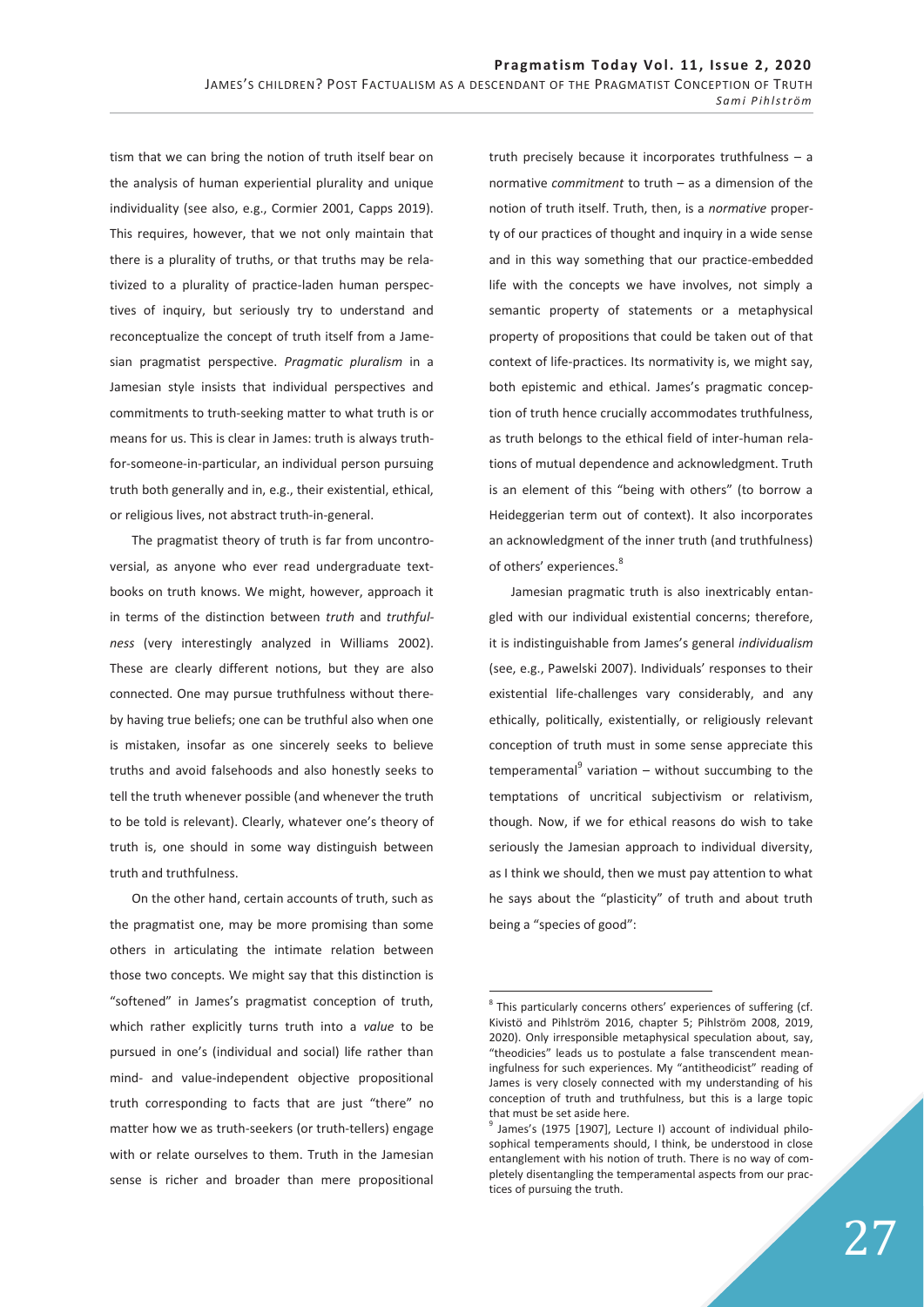Truth independent; truth that we *find* merely; truth no longer malleable to human need; truth incorrigible, in a word; such truth exists indeed superabundantly – or is supposed to exist by rationalistically minded thinkers; but then it means only the dead heart of the living tree, and its being there means only that truth also has its paleontology and its 'prescription,' and may grow stiff with years of veteran service and petrified in men's regard by sheer antiquity. But how plastic even the oldest truths nevertheless really are has been vividly shown in our day by the transformation of logical and mathematical ideas, a transformation which seems even to be invading physics. (James 1975 [1907], Lecture II)

… truth is *one species of good*, and not, as is usually supposed, a category distinct from good, and co-ordinate with it. *The true is the name of whatever proves itself to be good in the way of belief, and good, too, for definite, assignable reasons.* (Ibid.)

Another famous Jamesian formulation relevant here is this:

Pragmatism, on the other hand [in contrast to other accounts of truth], asks its usual question. "Grant an idea or belief to be true," it says, "what concrete difference will its being true make in anyone's actual life? How will the truth be realized? What experiences will be different from those which would obtain if the belief were false? What, in short, is the truth's cash-value in experiential terms?" The moment pragmatism asks this question, it sees the answer: *true ideas are those that we can assimilate, validate, corroborate and verify; false ideas are those that we cannot.* That is the practical difference it makes to us to have true ideas; that, therefore, is the meaning of truth, for it is all that truth is knownas. This thesis is what I have to defend. The truth of an idea is not a stagnant property inherent in it. Truth *happens* to an idea. It *becomes* true, is *made* true by events. Its verity is in fact an event, a process: the process namely of its verifying itself, its veri-*fication*. Its validity is the process of its valid-*ation.* (Ibid., Lecture VI)

Note how easy it is to interpret such ideas in the "vulgar" way. Truth "happens" to an idea when that idea leads to useful results in one's life – such as one's becoming rich and powerful, for instance. However, it should be obvious that, no matter how careless James's formulations were, such crude pragmatism was never James's own view. He is unclear and controversial, but he is certainly not recommending that we just replace truth with our

wishful thinking or political and economic pursuit of power.<sup>10</sup>

Several outstanding James scholars have already shown how nuanced James's view on truth is – also in the political sphere – so I only need to cite a few readings to emphasize this point. In his discussion of James's theory of truth, which I find highly pertinent to these concerns (cf. also Pihlström 2013, chapter 4), Jose Medina (2010) defends Jamesian pluralism in a politically relevant manner: in ethics and politics, we can never reach an "absolute" conception of what is universally best for human beings and societies, but different suggestions, opinions, experiential perspectives, and interests must have their say – that is, must be acknowledged (though this is not Medina's exact terminology). A conception of political solidarity can, then, be grounded in Jamesian ideas about truth. James maintains not only pluralism and individualism but also (on Medina's reading) a *relational* conception of individual identities: nothing exists in a self-sustained manner but only as parts of networks of mutual interdependence. Such a metaphysics of diversity and relationality needs, furthermore, the concept of acknowledgment: we must sincerely (which is not to say uncritically) respond to even those perspectives on life that we find alien or even repulsive, though this is much more easily said than it is done. While James's pluralism and relationalism are, according to Medina, elements of a metaphysical view according to which everything must be understood in relation to other things, in terms of ubiquitous relationality, they are irreducibly ethical and political ideas, applying even to the reality of the (epistemic, ethical, political) self.

-

<sup>&</sup>lt;sup>10</sup> Note also that James is here speaking about the potential consequences of our ideas or beliefs (actually) "being true", not about the consequences of their being believed to be true. The passage just quoted is therefore one of the more realistic formulations of the pragmatic conception of truth by James, even presupposing his commitment to something like (a minimalist version of) the correspondence theory truth. Generally, however, James is much less clear than Peirce in formulating his pragmatism as a principle concerning not just the consequences of the truth of our ideas but of those ideas being believed or entertained by us (cf. Pihlström 2015).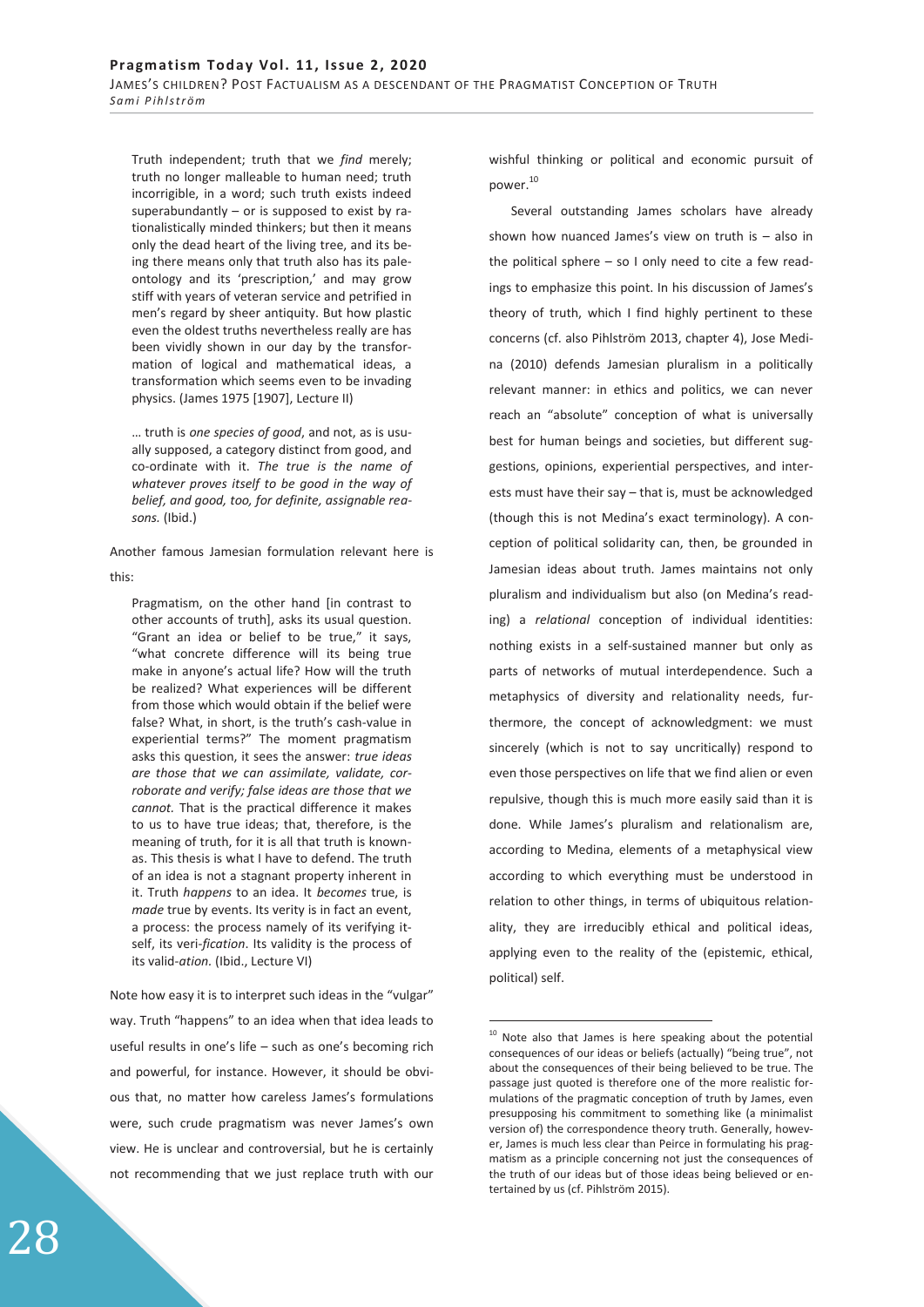-

It is precisely in this context that we should, according to Medina, appreciate James's theory of truth. True beliefs are, as James says, "good to live by"; when maintaining a belief, any belief, we are responsible for its consequences in our lives, and in those of others. The pragmatic "theory" of truth – which should not be called a "theory", in order to avoid seeing it as a rival to, say, the "correspondence theory" – invokes not only, say, the satisfactory or agreeable consequences of true beliefs but also ethical ideas such as solidarity and justice in terms of which the functionality of our beliefs ought to be measured. Therefore, we may say that truth (in the pragmatic sense), truthfulness, and the acknowledgment of otherness are conceptually tied to each other in James's pragmatism. One cannot genuinely pursue truth in the Jamesian sense unless one also acknowledges, or at least truthfully seeks to acknowledge, others' perspectives on reality – indeed, the uniqueness of such individual perspectives, and their potentiality of opening up genuine novelties. If we take this articulation of Jamesian pragmatic truth seriously, then we can immediately see how vulgar a "Trumpist" version of pragmatism is. Trump's views may in some sense be "satisfactory" or "agreeable" for him and his opportunistic (or cynical and disillusioned) supporters, but they can hardly be said to truly acknowledge other perspectives on the world, let alone to honor any commitment to pursuing the truth independently of personal or political benefit.

The pragmatist account of truth is also connected with James's moral philosophy by Sarin Marchetti (2015, 33), one of the most perceptive recent commentators of James. It is easy for us to agree with his general claim that pragmatism as a philosophical method also incorporates a fundamentally ethical intention based on a conception of ethics as self-transformation and –cultivation. $^{11}$  He maintains that James is not primarily advance-

 $\overline{a}$ 

ing a theory of truth but "using pragmatism to unstiffen our views on truth and put them to work" (ibid., 169). We are invited to rethink the meaning of truth "in our lives", and James is therefore offering us a "genealogical phenomenology" of this concept (ibid., 177). $^{12}$  Truth is something that dynamically functions in our ethical world-engagement, not a static relation between our beliefs (which are not static, either, but dynamically developing habits of action) and an allegedly independent external world. The concept of truth is also interestingly entangled with James's important but often neglected metaphor of blindness: "We are morally blind when we fail to see how the sources of truth are nested in the very meaning those experiences have for those who have them  $[...]'' -$  and the most serious blindness is our losing touch "with the meaning of our own truths and experiences" (ibid., 202, 205). $^{13}$ 

The commentators I have briefly cited (Medina and Marchetti) are of course only individual voices among many. They nevertheless help us note a certain approach to Jamesian truth that is inherently ethical. I have tried to capture this basic idea by using the concept of truthfulness, but that is obviously only one possible concept that can be used here. Regarding the active union of truth and ethics, I find myself mostly in agreement with Medina's and Marchetti's readings (without going into any great detail here). $^{14}$  I will now have to move on to the worry that James's pragmatist account of truth

 $11$  In addition to being an application of the "pragmatic method", we might say that in a sense the Jamesian approach to *metaphysics* is an application of the pragmatist conception of truth. On James (1975 [1907]) as engaging in a pragmatically shaped metaphysical inquiry (rather than rejecting metaphysics altogether), see, e.g., Pihlström 2009, 2013. Our ideas expressed or expressible by means of concepts like substance, God, freedom, etc. – our metaphysical views and commitments

<sup>–</sup> are pragmatically "true" or "false" in so far forth as they put us in touch with ethically significant experiences. The truth of a metaphysical view can be assessed by means of the pragmatic criterion of its ability to open us to what James (1897) called "the cries of the wounded" (see also Kivistö and Pihlström 2016, chapter 5; Pihlström 2020). It is right here, in a pragmatist ethically structured metaphysics, that truth, in James's memorable phrase, "happens to an idea".

 $12$  Pragmatism, James maintains (according to Marchetti), "transforms the absolutely empty notion of correspondence in a rich and active relationship between our truths and the way in which we can entertain them and thus engage the world" (Marchetti 2015, 184). For a non-empty correspondence theory, see, however, e.g., Niiniluoto 1999.

<sup>&</sup>lt;sup>13</sup> As Marchetti notes, James sees the "possibility of overcoming" such blindness as a "transformation of the self" (Marchetti 2015, 206). The relevant reference here is James 1983 [1899]; see also Pihlström 2019.

 $14$  See Pihlström 2008, 2013, 2020 for my more comprehensive discussions of James's pragmatism.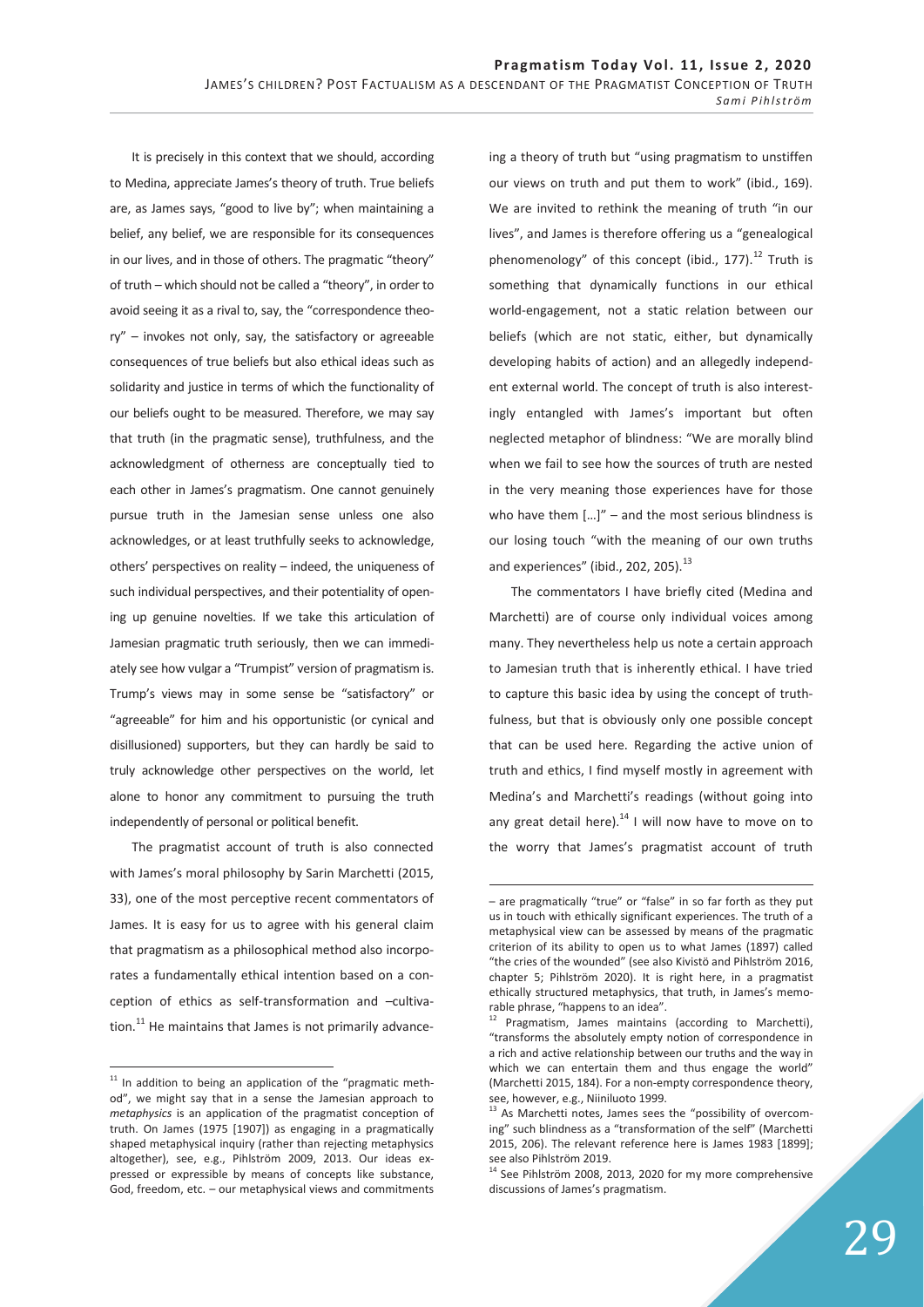might be easily developed into a direction that turns problematic, especially in our "post-truth" era.

## **Rorty (on Orwell) on Truth**

Rorty is famous for a version of pragmatism advocating what he calls *ethnocentrism* ("we have to start from where we are", acknowledging our historical contingency) and *antirepresentationalism* (which rejects any representational relations between language and reality, claiming that the traditional problems of realism and skepticism, among others, only arise in the context of representationalism). Here we cannot deal with the development of Rorty's pragmatism, or its relation to truth, since his early work in the 1960s and 1970s to his late proposals to replace systematic philosophy by "cultural politics".<sup>15</sup> I will focus on a specific strand of Rorty's pragmatism, relevant (I suppose) to the worries about post-factualism raised in this paper.

As was suggested earlier (and as other James commentators like Marchetti have emphasized), the concept of truth, far from being restricted to the oft-ridiculed "pragmatist theory of truth", is fundamentally important in James's moral thought in general. It is in this context that we will now expand our horizon from James's pragmatism to Rorty's neopragmatism and especially to Rorty's treatment of George Orwell. While discussions of Orwell's *Nineteen Eighty-Four* (1949) have often primarily dealt with Winston, the main protagonist of the novel, Rorty's treatment of *Nineteen Eighty-Four* finds O'Brien, the Party torturer, the most important character of the novel.<sup>16</sup>

In his essay on Orwell, "The Last Intellectual in Europe" (in Rorty 1989), Rorty rejects the standard realistic reading of *Nineteen Eighty-Four*, according to which the

book defends an objective notion of truth in the context of a penetrating moral critique of the horrible and humiliating way in which Winston is made to believe that two plus two equals five. Consistently with his well-known position (if it can be regarded as a philosophical "position" at all), Rorty (ibid., 173) denies that "there are any plain moral facts out there in the world, […] any truths independent of language, [or] any neutral ground on which to stand and argue that either torture or kindness are preferable to the other". Orwell's significance lies in a novel redescription of what is possible: he convinced us that "nothing in the nature of truth, or man, or history" will block the conceivable scenario that "the same developments which had made human equality technically possible might make endless slavery possible" (ibid., 175). Hence, O'Brien, the "Party intellectual", is Orwell's key invention, and Orwell, crucially, offers no answer to O'Brien's position: "He does not view O'Brien as crazy, misguided, seduced by a mistaken theory, or blind to the moral facts. He simply views him as *dangerous* and as *possible*." (Ibid., 176.)

The key idea here, according to Rorty, is that truth as such does not matter: "[…] what matters is your ability to talk to other people about what seems to you true, not what is in fact true" (ibid.).17 In *Nineteen Eighty-Four*, Winston's self is destroyed as he is made to believe that two plus two equals five – and to utter "Do it to Julia!" when faced with his worst fear, the rats. Rorty points out that this is something he "could not utter sincerely and still be able to put himself back together" (ibid., 179). The notion of sincerity is highly central here, especially as it obviously establishes a link to the key idea of truthfulness that I above claimed to find at the heart of James's account of truth.

A basic distinction between truth and falsity is, however, necessary for the concepts of sincerity and truthfulness. Insofar as Rorty's pragmatism carries Jamesian pragmatism into a certain extreme, one is left wondering

 $\overline{a}$ 

 $\overline{a}$ 

<sup>&</sup>lt;sup>15</sup> Again, I cannot review the development of the complex views of a major philosopher like Rorty here (any more than in the case of James). For Rorty's pragmatism as an account of truth as what our "cultural peers" let us say, see Rorty 1979; for his antirepresentationalist understanding of pragmatism, see Rorty 1991; and for philosophy as cultural politics, see Rorty 2007.  $16$  The discussion here is partly based on the chapter on James, Rorty, and Orwell in Kivistö and Pihlström 2016.

 $17$  This is followed by the well-known Rortyan one-liner, "If we take care of freedom, truth can take care of itself." (Rorty 1989, 176.)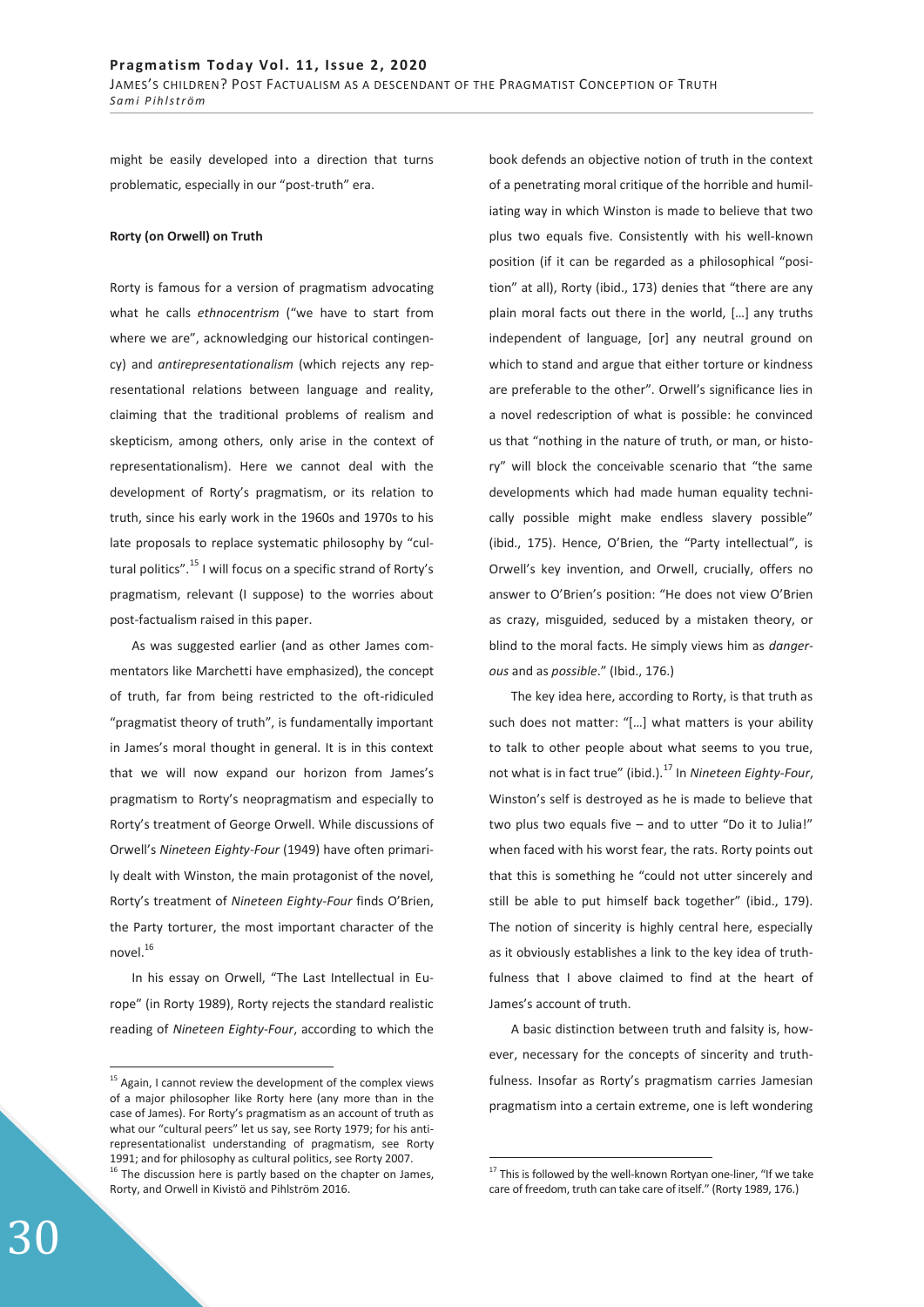whether there is any way to stop on the slippery slope arguably leading from James to Rorty (and eventually bringing in, with horror, first post-factualists like Trump and then Orwell's O'Brien). Reality must still be contrasted with something like unreality, while truth and truthfulness must be opposed not only to falsity but also to lying and self-deception, and possibly other kinds of loss of sincerity and truthfulness that may follow from the collapse of the truth vs. falsity distinction itself. What we find here is, as we may say, the problem of realism in its existential dimensions. This is, arguably, the core pragmatic meaning of the problem of realism and truth, and therefore the very possibility of ethical truthfulness is a key pragmatist issue to be dealt with, not just marginal to the Jamesian-Rortyan engagement with truth.

By destroying Winston's capacity for sincerely uttering something and still being able to "put himself back together", O'Brien leads us to imagine the possibility of evil that renders truthfulness itself impossible. This will then collapse the Jamesian pragmatist conception of truth as well, given that it starts from a kind of pragmatic softening of the notion of objective truth culminating in the "truth happens to an idea" view that we may find characteristic of James's ethically grounded metaphysics, and his pragmatism generally.

While James only resisted certain metaphysically realistic forms of metaphysics, especially Hegelian monistic absolute idealism (and corresponding metaphysical realisms), without thereby abandoning metaphysics altogether (see Pihlström 2008, 2009, 2015), Rorty's reading of Orwell is deeply based on his rejection of *all* forms of metaphysics. According to Rorty, Orwell is urging us that "whether our future rulers are more like O'Brien or more like J. S. Mill does not depend […] on deep facts about human nature" or on any "large necessary truths about human nature and its relation to truth and justice" but on "a lot of small contingent facts" (Rorty 1989, 187– 188). Now, this is hard to deny; various minor contingent facts have enormous influence on how our world and societies develop. This is also a very important message of Rortyan *ironism* in general: our firmest moral com-

mitments, our "final vocabularies", are historically contingent. But the worry is that if we give up (even pragmatically rearticulated) objective truth entirely, we will end up giving up the very possibility of sincerity, too, and that is something we need for resisting the future of all possible O'Briens' Newspeak seeking to justify evil, suffering, and torture.

It is, indeed, one thing to accept, reasonably, historical contingency and to reject overblown metaphysics of "deep facts about human nature"; it is quite another matter to give up even a minimal pragmatic sense of objective truth required not only for truthfulness and sincerity but for their very possibility (and, hence, for the possibility of insincerity as well, because insincerity is possible only insofar as sincerity is possible, and vice versa), that is, the very possibility of keeping in touch with "the meaning of our own truths and experiences" (quoting Marchetti's apt phrase again).

I am not claiming that Rorty (or James) is wrong, or has a mistaken conception of truth (or facts, or history), but that *if* Rorty is right (whatever it means to say this, given the threatening disappearance, in his neopragmatism, of the distinction between being right and being regarded as being right by one's cultural peers), then we may be in a bigger trouble regarding the place of truth in our lives than we may have naively believed. We may, then, lack sufficient philosophical resources for dealing with people like Trump. Jamesian pragmatism seems to take the correct, indeed vital, step toward integrating the ethically and existentially normative notion of truthfulness into the pragmatist account of truth itself, as we briefly saw. However, insofar as this kind of pragmatism develops into something like Rorty's neopragmatism, which lets the notion of truth drop out as unimportant, the end result is not only an insightful emphasis on historical contingency<sup>18</sup> but also the possible fragmentation of truthfulness itself, which seems to depend on a relatively robust distinction between truth and falsity.

-

 $18$  As well as the role of literature in showing us fascinating, and dangerous, contingent possibilities (see also the other relevant essays in Rorty 1989; cf. Conant 2000).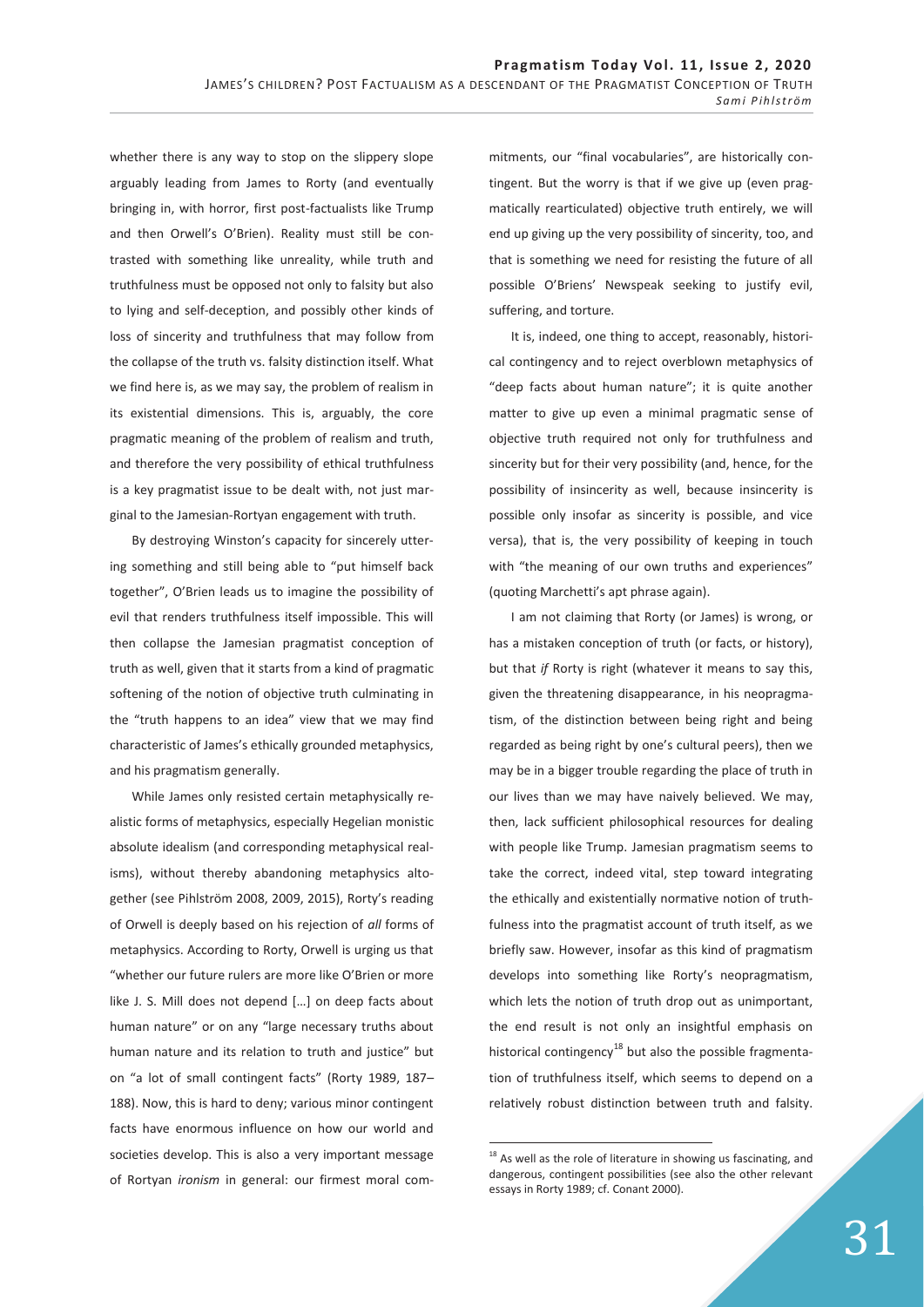What this shows is a quasi-Rortyan point: Orwell is more important, and O'Brien more dangerous, than we might have thought; and so is Trump (and therefore, furthermore, Rorty's version of pragmatism as an intermediary stage between James and full-blow post-factualism is also more important than many pragmatism scholars might want to admit). But this also shows that Rorty in effect deprives us of the linguistic, literary, and philosophical resources that we might have seen Orwell as equipping us with.

This criticism of Rorty (which is, implicitly, a qualified criticism of Jamesian pragmatism, though *not* a proposal to give it up but to carefully rethink its lasting value, being aware of its potential problems) comes close to James Conant's (2000) devastating attack on Rorty's reading of Orwell.<sup>19</sup> According to Conant, Rorty is committed to (indeed, obsessed by) the same philosophical prejudices as his metaphysically realist opponents in claiming that notions such as objectivity, facts, or historical truth are not in the focus of Orwell's worries. Conant argues that Rorty fails to see that there is an "ordinary" way of using these and related concepts that need not be construed either metaphysically realistically or antirealistically (or in a Rortyan deflated manner); hence, "when our intellectual options are confined to a forced choice between Realist and Rortian theses […] we are unable to recover the thoughts Orwell sought to express […]" (ibid., 279–280). Conant obviously does not dispute Rorty's (or Orwell's) emphasis on historical contingency, but he argues that in a perfectly ordinary sense, "the demise of 'the possibility of truth'" could still be an extremely scary scenario (ibid., 285–286). In Conant's view, Orwell's novel is primarily "about the possibility of a state of affairs in which the concept of objective truth has faded as far out of someone's world as it conceivably can" (ibid.,

 $297)$ ,<sup>20</sup> and therefore it is directly relevant to our concerns here.

Conant contests in a thoroughgoing manner Rorty's deflated reading of O'Brien's character as someone who *simply* enjoys torturing Winston and seeks to "break him" for no particular reason (see ibid., especially 290). Truth and truthfulness do, he maintains, occupy a central place in Orwell's analysis of what is really frightening in totalitarianism; in this way, the debate between Rorty and Conant on these notions in the context of *Nineteen Eighty-Four* directly continues the general pragmatist struggle with truth and truthfulness. $^{21}$  O'Brien's "unqualified denial of the idea that (what Orwell calls) 'the concept of objective truth' has application to the past" (ibid., 308) can be directly applied to Jamesian sincerity and truthfulness. It must be possible for the Jamesian pragmatist to argue that O'Brien has given up any ethical commitment to truthfulness through his arbitrary reduction of truth to the opinion of the Party. But then, *pace*  Rorty, freedom and the availability of the concept of objective truth are inseparable:

What [Orwell's] novel aims to make manifest is that if reality control and doublethink were ever to be practiced on a systematic scale, the possibility of an individual speaking the truth and the possibility of an individual controlling her own mind would begin simultaneously to fade out of the world. The preservation of freedom and the preservation of truth represent a single indivisible task for Orwell – a task common to literature and politics. (Ibid., 310)

-

 $\overline{a}$ 

 $19$  See also Rorty 2000. Conant's essay is, in my view, one of the best critical discussions of Rorty's project in general, by no means restricted to the interpretation of *Nineteen Eighty-Four* – yet, as it focuses on that book and Rorty's reading of it, it does show us something about the fundamental philosophical relevance of Orwell's novel.

 $20$  He also says the novel "is perhaps as close as we can come to contemplating in imagination the implications of the adoption of a resolutely Rortian conception of objectivity (that is, a conception in which the concept of objectivity is exhausted by that of solidarity)" (Conant 2000, 307). This formulation is better than the one quoted in the main text above because it avoids involving the notion of a state of affairs which might itself be regarded as a remnant of old "Realist" metaphysics.

<sup>&</sup>lt;sup>21</sup> Note how different Orwell's views on totalitarianism, at least on Conant's reading, are from Hannah Arendt's well-known ideas, in which the concentration camp is the epitomization of totalitarianism. (See Arendt 1958.) For Orwell, such atrocities are peripheral; hostility to truthfulness is the "really frightening" thing. (Conant 2000, 295.) Note, however, also that Rorty charges Conant of confusing truth with truthfulness (Rorty 2000, 347). Conant says that the "capacity of individuals to assess the truth of claims on their own" threatens "the absolute hegemony of the Party over their minds" (Conant 2000, 299). This is presumably also why populist political movements are willing to cut down education, higher education in particular.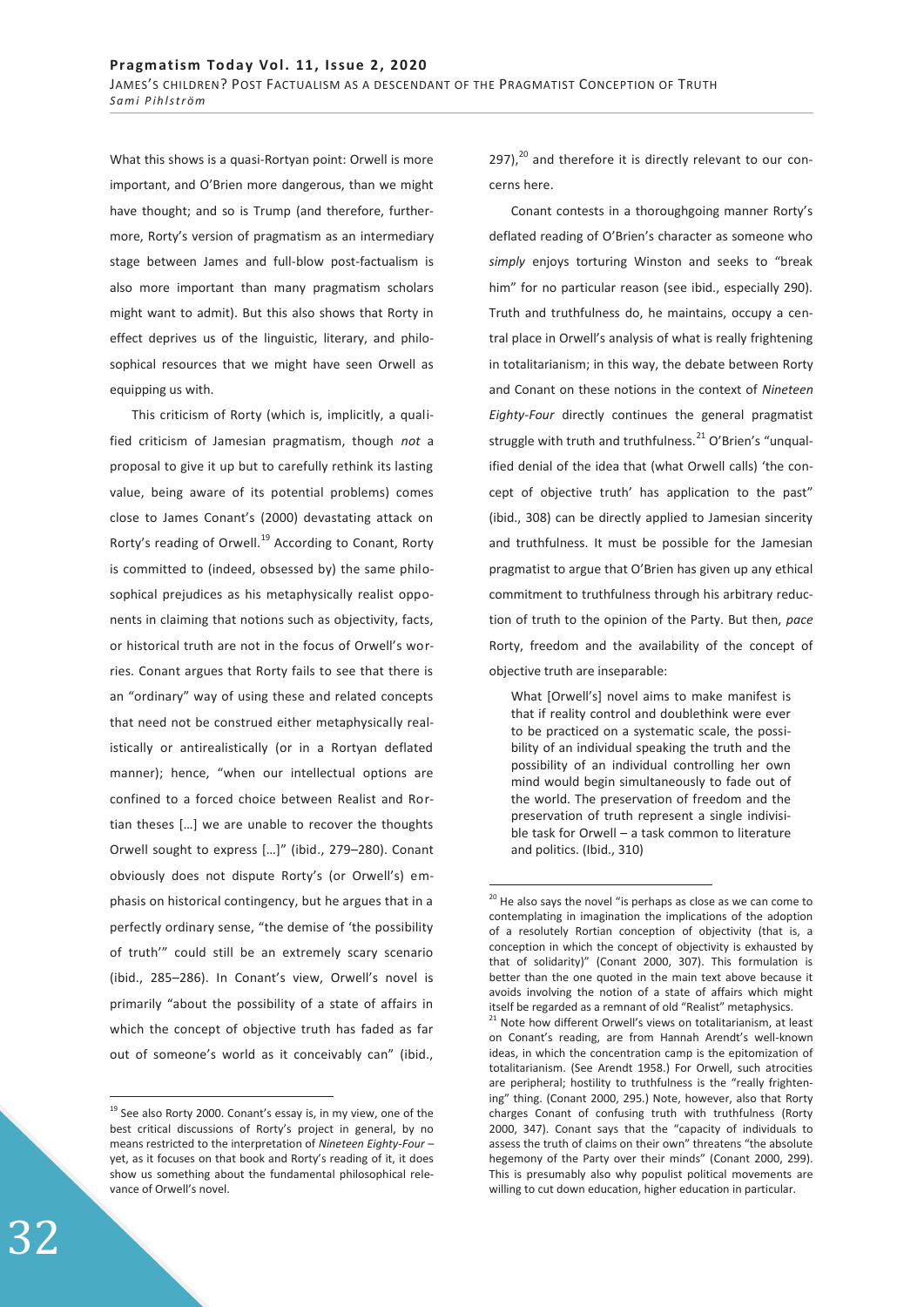No matter how exactly we should read Orwell and Rorty, this is a fundamental link between freedom and truth, a link also needed to make sense of the very idea of truthfulness in its pragmatist meaning. In particular, the preservation of freedom and truth – the task Conant argues is shared by literature and politics – is inseparably intertwined with the need to fight against "the corruption of language", which corrupts our concepts and, thus, thought itself (ibid., 313).

In the interest of being fair to Rorty, we can still try to understand the matter, and sketch our response to it, in Rortyan terms. Rorty, famously, rejects the very idea of our being responsible or answerable to any non-human objective reality – traditionally presupposed, he believes, in realist accounts of truth – and emphasizes that we can only be answerable to human audiences. $^{22}$ This could be analyzed as a relation of acknowledgment: we acknowledge human audiences as our potential rational critics in a way we cannot acknowledge any nonhuman reality. Thus formulated, Rorty is not very far from Jamesian truthfulness, which involves the continuous challenge of acknowledging others' perspectives on the world (cf. above). However, part of our response to a (relevant) audience is a response to an audience using the concept of objective reality. We have to recognize the relevance of that concept by recognizing the relevant audience. This is a case of what has been called "mediated recognition" (cf. Koskinen 2017, 2019): we recognize objective reality and truth by recognizing the appropriate audience(s) and our responsibility or answerability toward it/them. We acknowledge objective reality itself by being answerable, and recognizing ourselves as being answerable, to an audience (e.g., potential rational critics) that might challenge our views on reality.

Now, the problem here – to recapitulate our worries once more – is that the relevant audience could change in an Orwellian manner. The *use* and (thus) meaning (recalling the Wittgensteinian view that "meaning is

 $\overline{a}$ 

use") of the concept of objective truth could even be destroyed. Then the kind of mediated recognition alluded to here would no longer work. In some sense there would no longer *be* an audience we would be responsible to anymore. And there would then be no views to have on anything anymore. Rational thought would collapse. In other words, we can recognize each other as using the concept of an objective reality (and a related concept of truth), and thereby acknowledge each other and ourselves as being normatively  $-$  truthfully  $-$  committed to pursuing objective truth about reality – but only until O'Brien gets us. Then that commitment collapses, and so does our acknowledgment of each other as users of the notion of truth – and, hence, of communicating agents. So does, then, our commitment to sincerity and truthfulness, which are needed for moral and political seriousness.

Rorty then seems to be wrong about the idea that defending freedom would be sufficient for defending truth. It is certainly necessary but hardly sufficient. In particular, negative freedom from external constraints is not enough: what is needed is positive freedom and responsibility, hence commitment to truth-seeking, something that the Jamesian integration of truth with truthfulness succeeds in articulating. There certainly is a kind of unrestricted freedom in American politics, but truth apparently has not been able to take care of itself. Moreover, Rorty (1989, 188) himself needs to use the concept of truth – and related concepts such as the ones of fact and reality – when he reminds us that "[w]hat our future rulers will be like will not be determined by any large necessary truths about human nature and its relation to truth and justice, but by a lot of small contingent facts".

Interestingly, Rorty also maintains the following: "If we are ironic enough about our final vocabularies, and curious enough about everyone else's, we do not have to worry about whether we are in direct contact with moral reality, or whether we are blinded by ideology, or whether we are being weakly 'relativistic'" (Ibid., 176– 177) This is, indeed, a very big "if". We need to worry

<sup>22</sup> This theme runs through Rorty's entire thought, but *Contingency, Irony and Solidarity*, the book containing the Orwell essay, is one of its best articulations.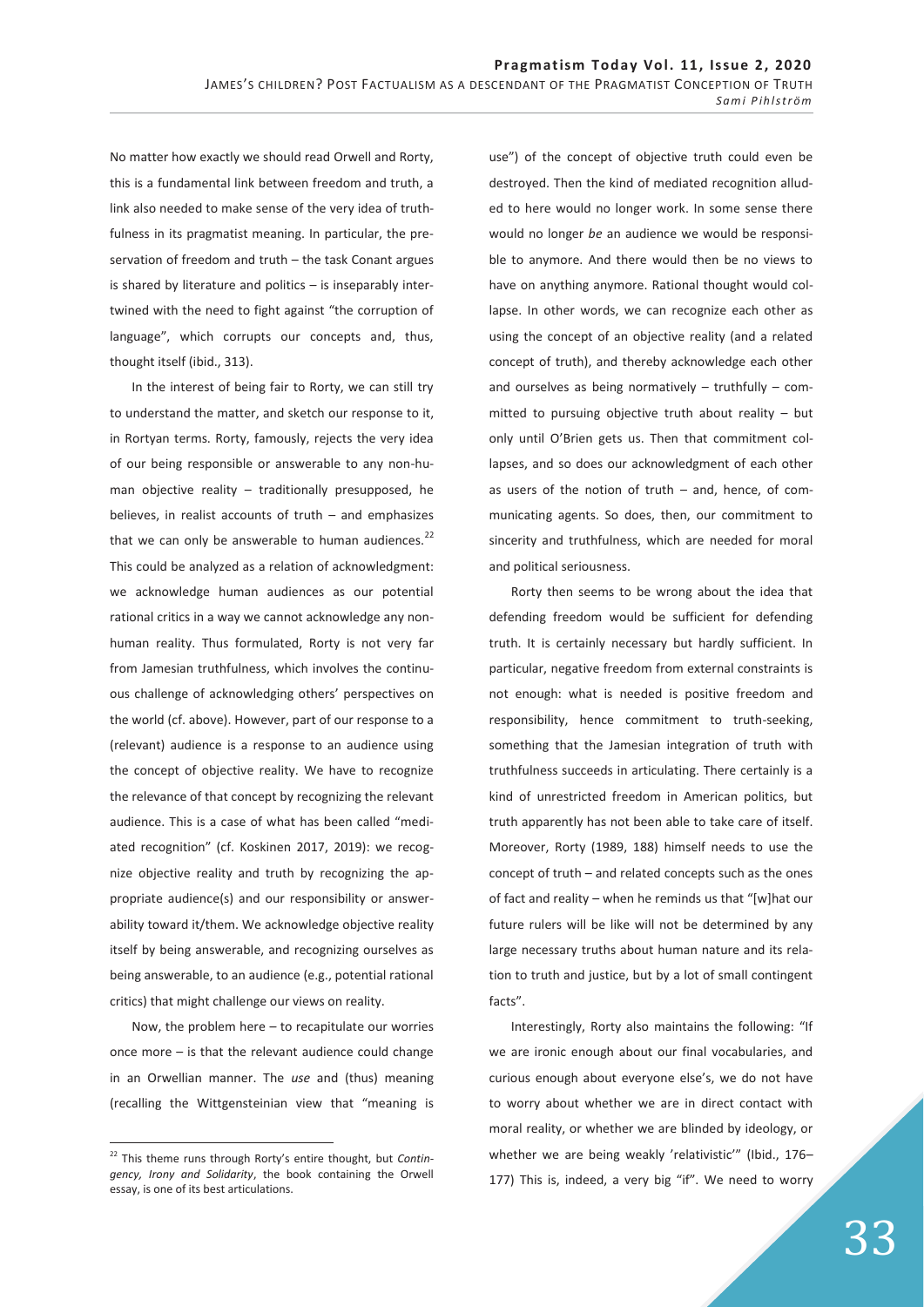about these matters precisely because we can never be sure we are able to be "ironic enough" and "curious enough". These attitudes themselves require a commitment to truthfulness. Our need to maintain a pragmatic conception of truth more realistic than Rorty's can thus be seen to be based on Jamesian pragmatic reasons. Moreover, this need also emerges as a result of our taking seriously a crucial Rortyan lesson about the fundamental contingency of even our most basic conceptual commitments. It is precisely due to the fragility of truth – the possibility that O'Brien might arrive, as Orwell warns us, destroying our ability of distinguishing between truth and falsity – that we must cherish our Jamesian ability of responding, with ethical sincerity and truthfulness, to others' perspectives along with our own continuous commitment to pursuing the truth.

### **Conclusion: Truth, Pluralism, and Critical Philosophy**

In conclusion, and in order to further emphasize the political significance of the issue, let me very briefly compare these pragmatist elaborations on our need to be committed to the pursuit of truth – and the related integration of truth and truthfulness – to Hannah Arendt's views on truth (and Richard Bernstein's useful reading of Arendt), especially as they are articulated in Arendt's "Truth and Politics", an essay originally published in 1967 (see Arendt 2003).

Arendt not only offered us an analysis of totalitarianism of lasting relevance and an equally lasting defense of human spontaneity in its ethical and political dimensions but also an ever-timelier account of the significance of the concept of truth. In "Truth and Politics", she carefully examines the often-antagonistic relation between truthfulness and political action, drawing attention to deliberate lying as a political force – and one may argue that her views are, for well-known reasons, even more relevant today than they were half a century ago (see also Bernstein 2018, 67–83). She reminds us that while truth itself is "powerless", it is also *irreplaceable*; political force, persuasion, or violence cannot substitute it, and

"[t]o look upon politics from the perspective of truth […] means to take one's stand outside the political realm", from "the standpoint of the truthteller" (Arendt 2003, 570). This kind of *critical distance* necessary for an adequate understanding of the relation between truth and politics requires the age-old project of "disinterested pursuit of truth" (ibid., 573). It is, of course, this very project that the populist culture that brings into power people like Trump seeks to suppress.

Is such disinterestedness available in pragmatism? Isn't pragmatism, especially the Jamesian version of pragmatism we are preoccupied with here (let alone the Rortyan one), inevitably "interest-driven", and doesn't its individualism therefore open the doors for political manipulation and disrespect for truth? Why, more generally, is the concept of truth important for a sound appreciation of pragmatic pluralism and human diversity, after all, and why exactly should we aim at a pragmatist articulation of this concept in the first place?

 A key to this issue is *reflexivity*: pragmatism – better than other approaches, I believe – is able to acknowledge the meta-level "interests" guiding our pursuit of disinterestedness itself. We pragmatically *need* a concept of truth not serving any particular need or interest. Thus, we also pragmatically need a deep pluralism (but not relativism) about truth. The reflection we are engaging in here, with the help of Arendt as well as James and Rorty, is in a crucial sense internal to pragmatism. We are asking what kind of purposes our different philosophical conceptualizations of truth, including the traditional realist (correspondence) one and the more comprehensive pragmatist one, are able to serve. In this sense, Jamesian pragmatism, I would like to suggest, "wins" at the meta-level. Its potential collapse to Trumpist populism or O'Brien's destruction of truth is definitely a threat to be taken very seriously – especially if one is willing to take seriously Rorty's developments of Jamesian (and Deweyan) pragmatism – but there is no reason to believe that a slide down the slippery slope would be unavoidable. By drawing attention to the continuous meta-level critical (and self-critical) inquiry into our own

34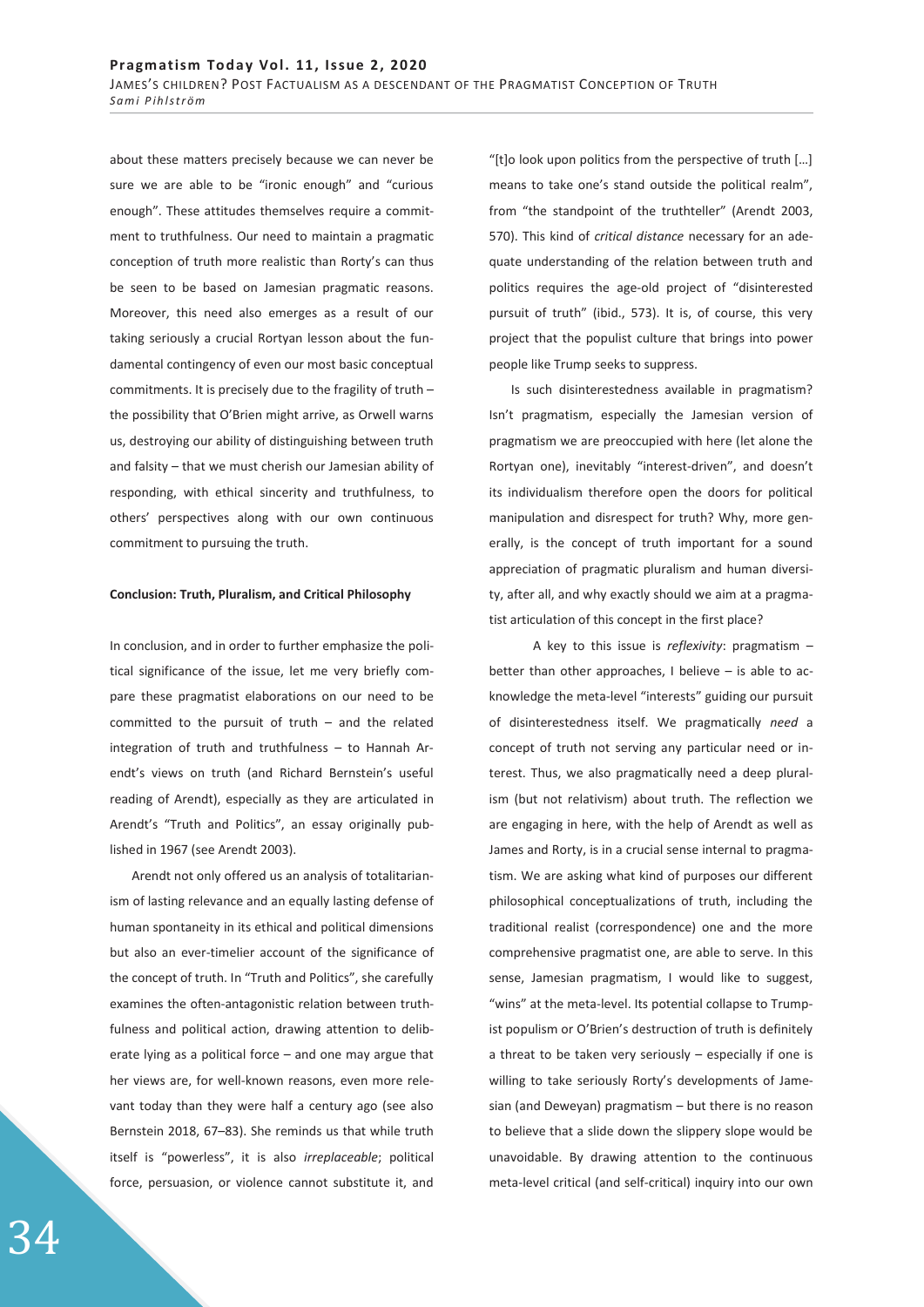commitments, and the truthful commitment to ameliorate our practices of truth (in science, ethics, politics, and everywhere else as well), we should be able to stop that slide. But where exactly it can be stopped is a question that needs to be asked again and again in varying historical and cultural contexts.

In the end, I think, we should defend a pragmatically pluralistic view about truth itself: $^{23}$  there are many truths about truth, including realism and the related correspondence theory of truth, to be defended *within* pragmatism. These truths about truth are contextembedded; for instance, we may need a realist correspondence-theoretical account of truth within a political discourse opposing Trump (and O'Brien), but we may, and in my view do, need a pragmatist account within a more purely academic discourse on truth.<sup>24</sup> A kind of pragmatic realism is certainly worth striving for: in the "post-factual" era of powerful populists, we should not too much emphasize the pragmatic "plasticity" of truth but, rather, the objectivity and realism inherent even in the Jamesian pragmatic conception of truth. $^{25}$  The

 $\overline{a}$ 

"truth" about these issues is itself a pragmatic, contextual matter. This, I would like to suggest, is how the pragmatic conception of truth operates at the metalevel. Far from encouraging us to slide down to irresponsible relativism or populism, Jamesian pragmatism urges us to take responsibility for our practice-laden employments of the concept of truth within our everyday, scientific, ethical, political, and religious lives (and any other sectors of human life for that matter). This profoundly ethical nature of truth, integrated with truthfulness, is something that perhaps only a sufficiently deeply pragmatic account of truth can fully accommodate.

Even so, there are further reflexive questions that may be posed: can we really say, for instance, that philosophical theories (about truth, or about anything else), such as pragmatism, are themselves true or false, and in what sense exactly (e.g., in a pragmatist sense)? $^{26}$  Is it sufficient for a pragmatist to maintain that pragmatism itself is pragmatically true? This is related to the question how far a form of *pragmatic naturalism* can be taken in metaphilosophical reflections. According to philosophical naturalists, even realism may be an empirical theory about science and truth. Whatever kind of naturalism is available to the pragmatist, it should at least be self-consciously *non-reductive*, and thus the pragmatic naturalist must constantly face the challenge that it may be problematic to use the concept of truth in the same sense when applied to philosophical theories as it is used when applied to, say, scientific theories. I must leave this issue open here.

In any event, something like *critical philosophy* is vitally needed to stop the slide along the slippery slope from James via Rorty to Orwell's O'Brien (cf. also Skow-

-

 $23$  For alethic pluralism (though in a form not based on pragmatism), see, e.g., Lynch 2009. In fact Wittgenstein (1980, 75) once suggested that we should not choose between the classical "theories" of truth, as all of them contain valuable insights into truth, and none of them is the whole truth about truth.

<sup>&</sup>lt;sup>24</sup> In principle, Rorty's neopragmatism may offer us valuable resources for switching between different context or "vocabularies" and for developing a self-critically ironic attitude to them, even the most "final" ones. Therefore, my assessment of here is not at all purely negative, though I do think we should be concerned with its potential dangers. Rorty himself was laudably active in promoting pragmatism in the former communist East-European countries that opened up to Western ideas of freedom and democracy in the late 1980s and the 1990s – and the emergence of the Central European Pragmatist Forum is indeed part of this history, with a lot of pragmatism-related activities developing in countries like Hungary, Poland, Slovakia, and the Czech Republic in the late 1990s and early 2000s. The fact that the current situation in Europe does not look equally promising regarding, say, the development Deweyan democracy is of course one of the background factors that need to be taken seriously by pragmatists now critically inquiring into the nature of truth.

<sup>&</sup>lt;sup>25</sup> Critics of pragmatism also need to be constantly reminded that James himself repeatedly emphasized that he is denying neither the "standing reality" external to us nor the idea of truth as a relation of "agreement" between our ideas and that reality; rather, James's investigations of truth are attempts to tell us what these notions can be taken to pragmatically mean – i.e., what they are "known as" in terms of human experience. Another matter that needs further elucidation is the fact that

the context we operate within are constantly in flux; they cannot be just naively taken as self-standing fixed realities. Our ways of using the concept of truth themselves constantly shape the contexts within which we may employ different discourses on truth. This is a crucial element of the kind of pragmatic reflexivity emphasized above. On pragmatist (ontological) contextuality and reflexivity, see also Pihlström 2009, 2015.

 $26$  This, in any case, is hardly a problem just for the pragmatist. The correspondence-theoretician might also have to hold, equally reflexively, that the correspondence theory of truth corresponds to reality (or is made true by the objective facts about what truth is, or something along these lines).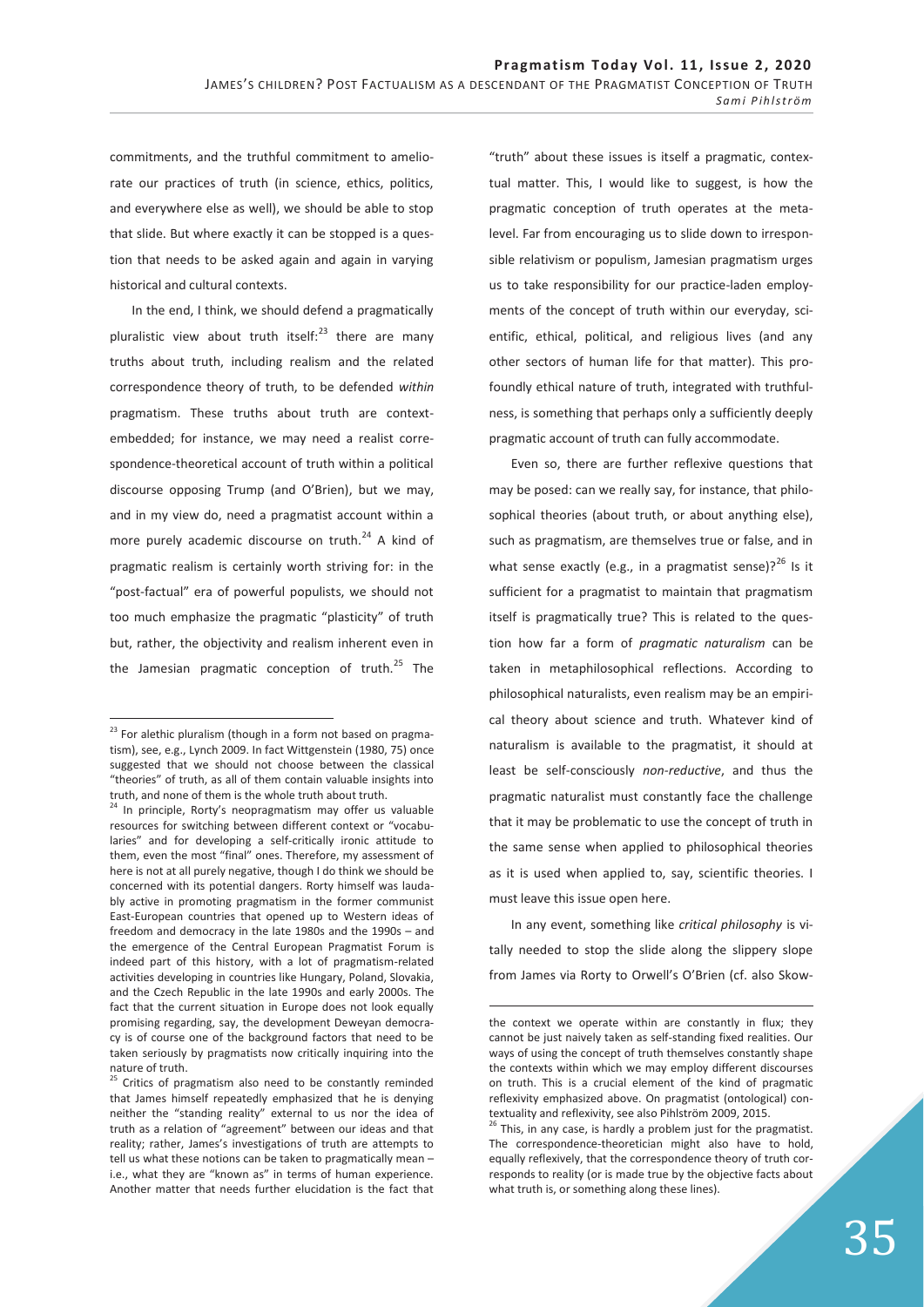ronski and Pihlström 2019). Critical philosophy is both pragmatist and Kantian in its willingness to take seriously the reflexive questions that haunt us whenever we use the notion of truth or any other concept, we are normatively committed to in the very activities of using it. In quasi-Kantian terms, I would like to phrase my main result as follows: just like Kant saw empirical realism as possible only on the assumption of transcendental idealism, a reasonable form of realism in our contemporary society (and academia) not only needs to embrace a qualified (correspondence) account of objective truth but must at the meta-level be grounded in transcendental pragmatism that makes such realism and objectivity possible.<sup>27</sup>

### **References**

 $\overline{a}$ 

- Arendt, H. 1958. *The Origins of Totalitarianism*. Chicago: The University of Chicago Press.
- Arendt, H. 2003. *The Portable Hannah Arendt*. London and New York: Penguin.
- Bernstein, R.M. 2018. *Why Read Hannah Arendt Now*. Cambridge: Polity Press.
- Capps, J. 2019. "The Pragmatic Theory of Truth". In E.N. Zalta (ed.), *The Stanford Encyclopedia of Philosophy* (Summer 2019 Edition). Online: https://plato.stanford.edu/archives/sum2019/en tries/truth-pragmatic/.
- Conant, J. 2000. "Freedom, Cruelty, and Truth: Rorty versus Orwell". In R.B. Brandom (ed.), *Rorty and His Critics*. Oxford, MA and Cambridge: Blackwell, 268–342.
- Cormier, H. 2001. *The Truth Is What Works*. Lanham, MD: Rowman & Littlefield.
- Haack, S. 1995. "Vulgar Pragmatism: An Unedifying Prospect". In H.J. Saatkamp (ed.), *Rorty and*

*Pragmatism*. Nashville, TN: Vanderbilt University Press, 126–147.

- James, W. 1983. "On a Certain Blindness in Human Beings" (1899). In James, *Talks to Teachers on Psychology and to Students on Some of Life's Ideals*. Eds. F.H. Burkhardt, F. Bowers, and I.K. Skrupskelis. Cambridge, MA and London: Harvard University Press.
- James, W. 1975. *Pragmatism: A New Name for Some Old Ways of Thinking* (1907). Eds. F.H. Burkhardt, F. Bowers, and I.K. Skrupskelis. Cambridge, MA and London: Harvard University Press.
- James, W. 1978. *The Meaning of Truth: A Sequel to Pragmatism* (1909). Eds. F.H. Burkhardt, F. Bowers, and I.K. Skrupskelis. Cambridge, MA and London: Harvard University Press.
- Kivistö, S. and Pihlström, S. 2016. *Kantian Antitheodicy: Philosophical and Literary Varieties*. Basingstoke: Palgrave Macmillan.
- Koskinen, H.J. 2017. "Mediated Recognition and the Categorial Stance". *Journal of Social Ontology* 3.
- Koskinen, H.J. 2019. "Mediated and Transitive Recognition: Towards an Articulation". In M. Kahlos, H.J. Koskinen, and R. Palmén (eds.), *Recognition and Religion*. London and New York: Routledge.
- Lynch, M. 2009. *Truth as One and Many*. New York: Oxford University Press.
- Marchetti, S. 2015. *Ethics and Philosophical Critique in William James*. Basingstoke: Palgrave Macmillan.
- Medina, J. 2010. "James on Truth and Solidarity: The Epistemology of Diversity and the Politics of Specificity". In J.J. Stuhr (ed.), *100 Years of Pragmatism*. Bloomington: Indiana University Press, 124–143.
- Murphey, M.G. 1968. "Kant's Children: the Cambridge Pragmatists". *Transactions of the Charles S. Peirce Society* 4, 3–33.
- Niiniluoto, I. 1999. *Critical Scientific Realism*. Oxford: Oxford University Press.
- Pawelski, J. 2007. *The Dynamic Individualism of William James*. Albany: SUNY Press.
- Pihlström, S. 2008. *"The Trail of the Human Serpent Is over Everything": Jamesian Perspectives on Mind, World, and Religion*. Lanham, MD: University Press of America.
- Pihlström, S. 2009. *Pragmatist Metaphysics: An Essay on the Ethical Grounds of Ontology*. London and New York: Continuum.
- Pihlström, S. 2013. *Pragmatic Pluralism and the Problem of God*. New York: Fordham University Press.
- Pihlström, S. (ed.) 2015. *The Bloomsbury Companion to Pragmatism*. London and New York: Bloomsbury.
- Pihlström, S. 2019. "Pragmatism and the Phenomenology of Suffering". *Phänomenologische Forschungen* 2/2019, 13–30.
- Pihlström, S. 2020. *Pragmatic Realism, Religious Truth, and Antitheodicy: On Viewing the World by Acknowledging the Other*. Helsinki: Helsinki University Press.
- Pihlström, S. forthcoming 2021. *Pragmatist Truth in the Post-Truth Age: Sincerity, Normativity, and Hu-*

 $27$  I am grateful to Armen Marsoobian and Lyuba Bugaeva who kindly invited me to submit this paper to the CEPF 20 years *Pragmatism Today* special issue, as well as to Endla Löhkivi, who invited me to present some of this material in the memorial conference in honor of Rein Vihalemm at the University of Tartu, Estonia, in August, 2019. Thanks are also due to the audience of the latter occasion for constructive comments and criticism. (An early Finnish version was presented in a seminar on truth and the "post-truth" era at the University of Helsinki in November, 2018.) In addition, I would like to acknowledge many relevant discussions concerning the topic of this essay with Jukka Kekkonen, Sari Kivistö, Heikki J. Koskinen, Ilkka Niiniluoto, and the late Rein Vihalemm. The argument of this paper is more comprehensively developed in my forthcoming book (Pihlström 2021), especially chapter 1.